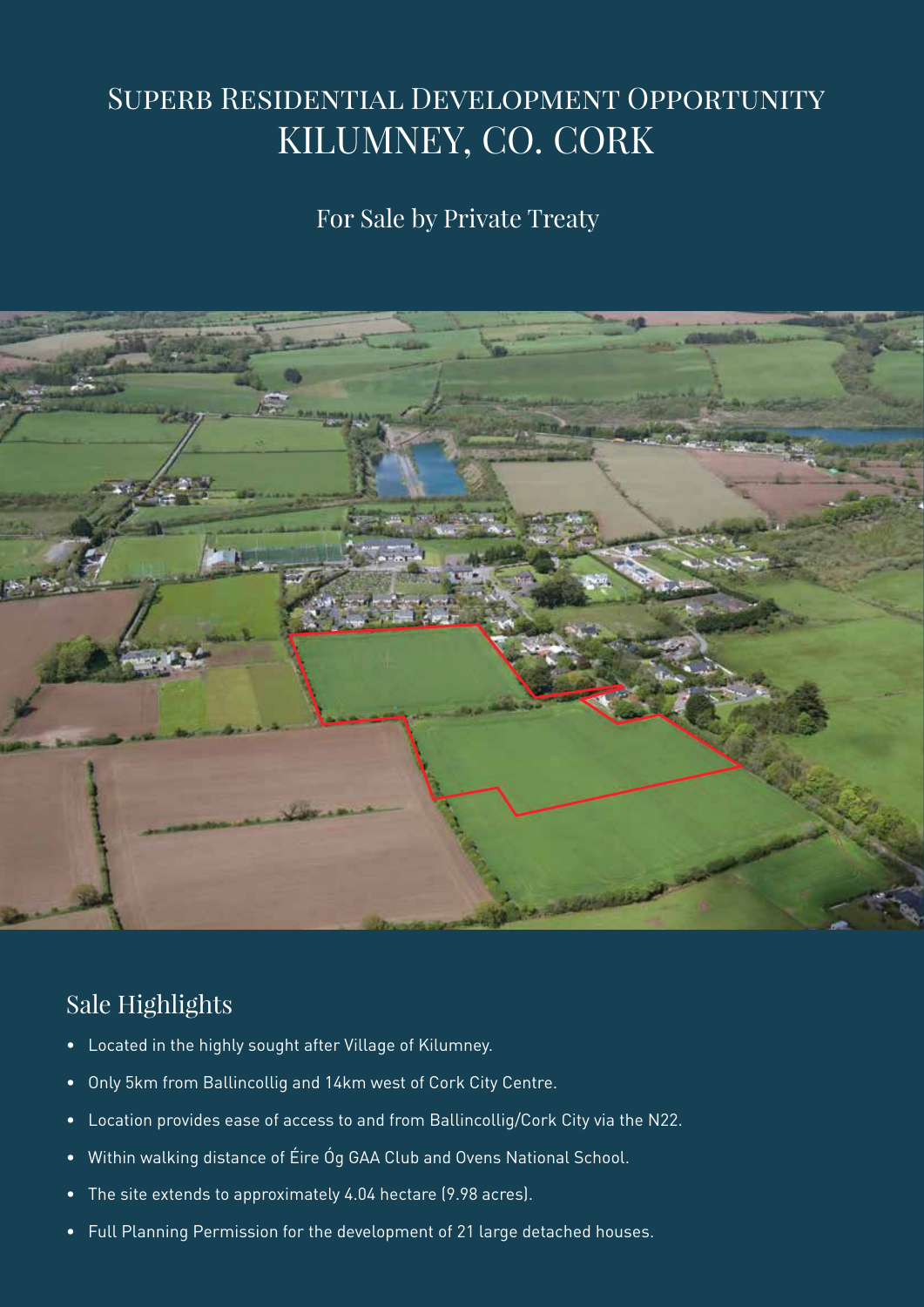### THE OPPORTUNITY

Savills is delighted to offer for sale this superb residential development opportunity in a highly desirable residential location. The property comprises a c.10 acre site in a superb location that benefits from full planning permission for 21 large detached units. The opportunity now exists to acquire this "ready to go" residential development site within close proximity to Ballincollig and Cork City Centre.

### LOCATION

The subject site is located in Kilumney approximately 5km south west of Ballincollig Town Centre and approximately 14km west of Cork City Centre. Historically Kilumney is a small settlement, which over the last 15/20 years has grown considerably and is regarded as a popular residential location given its semi-rural setting while also providing ease of access to the N22 which connects the Village to both Ballincollig and Cork City Centre.

Important community facilities in the Village include Éire Óg GAA Club, Ovens National School, St John the Baptist Church, Kilumney Co-Op Super Stores and the popular Kilumney Inn Bar & Restaurant while Lakewood Sports Club, which is located less than 3km to the north east, offers top class sporting facilities to cater for Soccer, Tennis and Pitch & Putt. International IT company Dell EMC, which employs close to 3,000 people in Cork has a facility situated approximately 3km to the east.

### DESCRIPTION

The subject property which extends to approximately 9.98 acres is made up of two separate land holdings currently divided by mature trees and hedgerows which act as natural boundaries. The mature residential estate of Cul Ban which comprises of 10 large detached houses is located along the northern boundary with a number of one off detached dwellings in a linear development located along the eastern boundary. The site which is currently laid out in pasture has the benefit of Full Planning Permission for the development of 21 detached houses situated on large and well proportioned sites.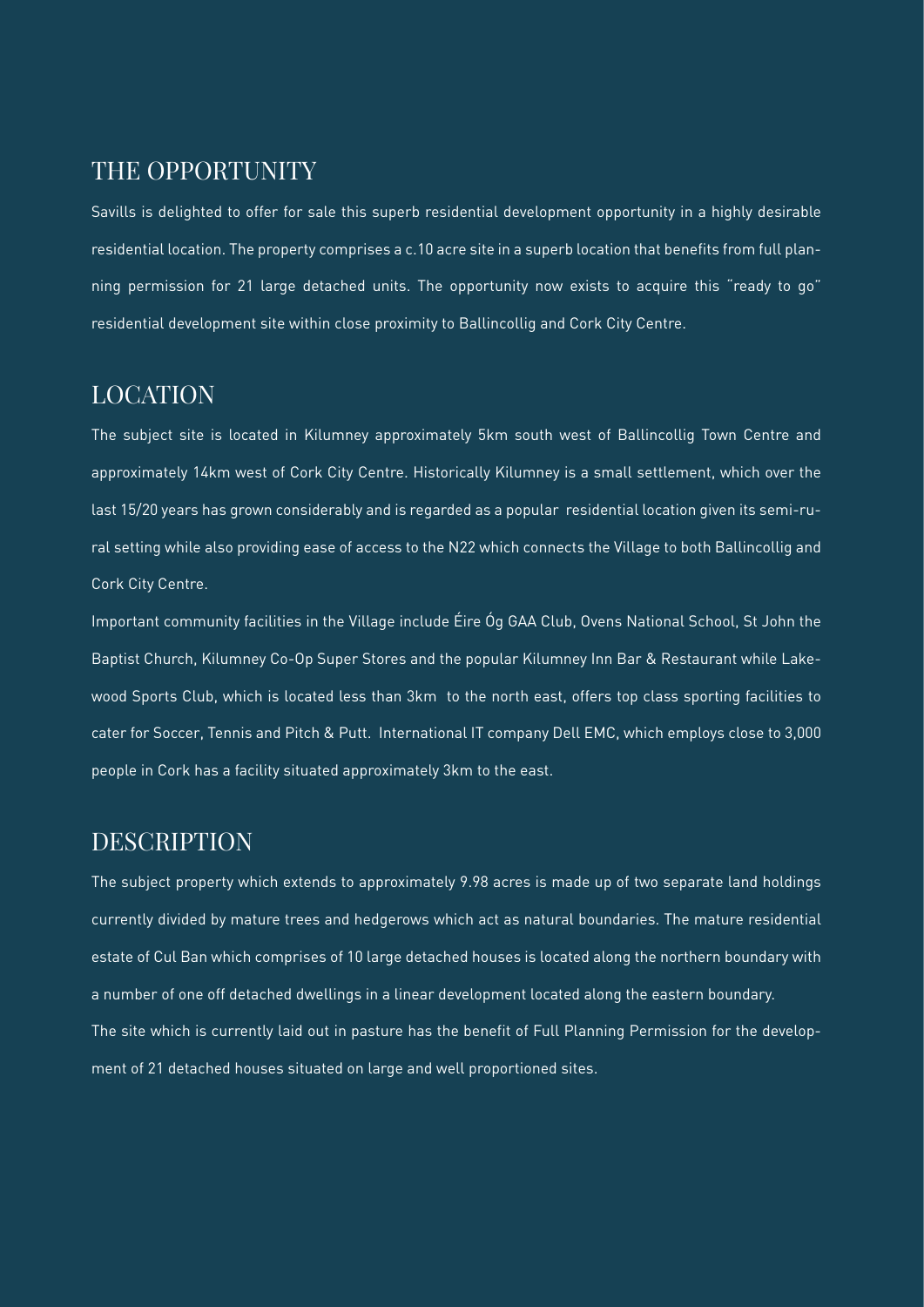

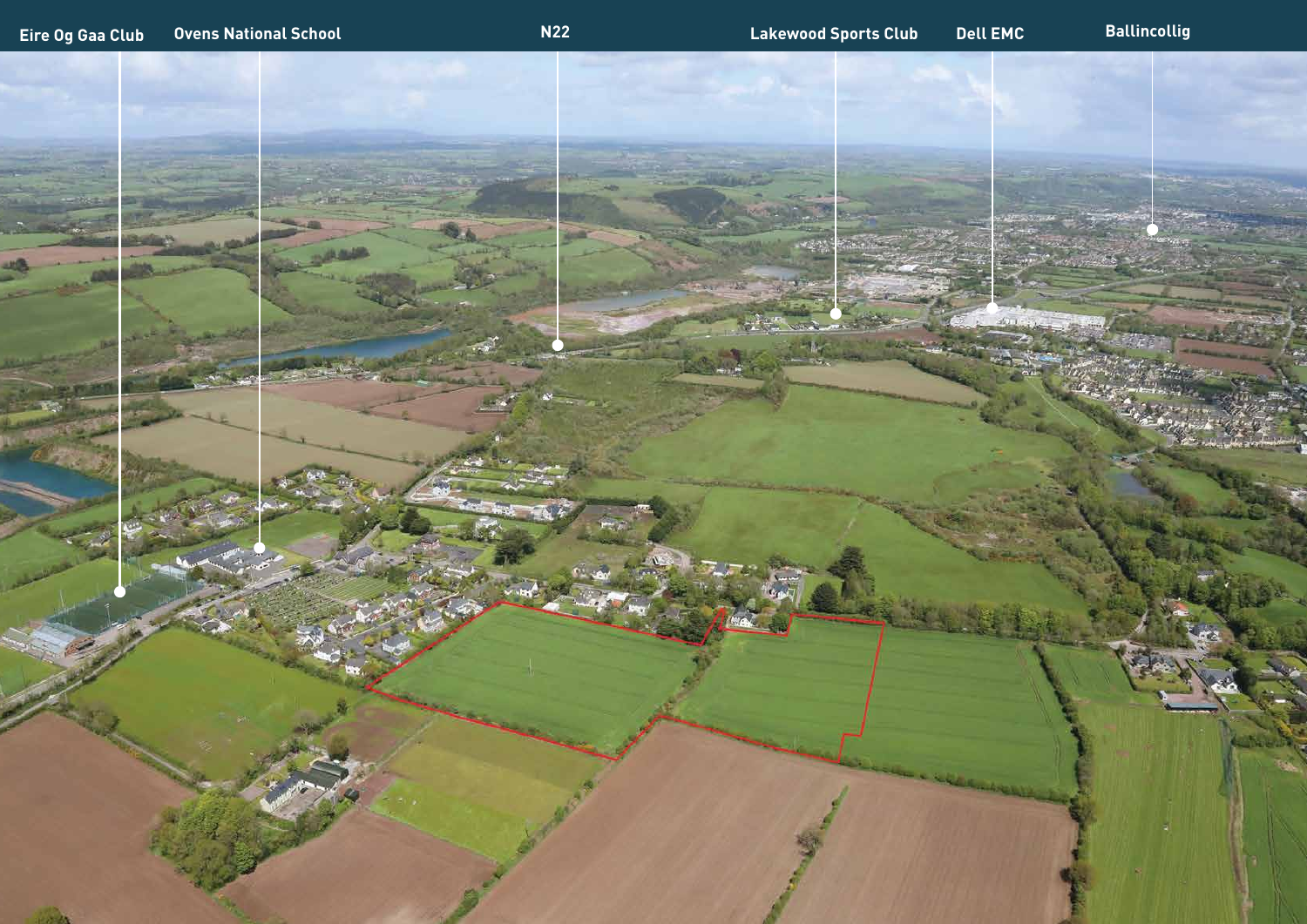### PLANNING PERMISSION

The subject property benefits from Full Planning Permission with conditional planning having been granted in 2010 under reference 10/4769 by An Bord Pleanala for the development of 24 large detached residential units. Planning was extended in November 2015 under planning reference 15/6083 and is now live until 15th June 2021.

| <b>House Type</b> | <b>Storey</b> | <b>Beds</b> | <b>Description</b> | No. of Units | Unit (Sq. M) | Unit (Sq. Ft.) | Total (Sq. Ft.) |
|-------------------|---------------|-------------|--------------------|--------------|--------------|----------------|-----------------|
| <b>Type A</b>     | 2 Storey      | 4           | <b>Detached</b>    | 18           | 218          | 2,347          | 39,891          |
| <b>Type B</b>     | 2 Storey      | 4           | <b>Detached</b>    | 3            | 242          | 2,605          | 10,420          |
| <b>Total</b>      |               |             | <b>Totals</b>      | 21           |              | 50,311         |                 |

### SCHEDULE OF ACCOMMODATION

### SERVICES

As part of an area improvement for services, Irish Water are proposing upgrading the Kilumney Waste Water Treatment Plant (WWTP) due to the capacity constraints that are currently preventing further development occurring in the area. A date for the commencement of the upgrade works is estimated for 2020 and connection to the Kilumney WWTP will not be available until completion of these works.